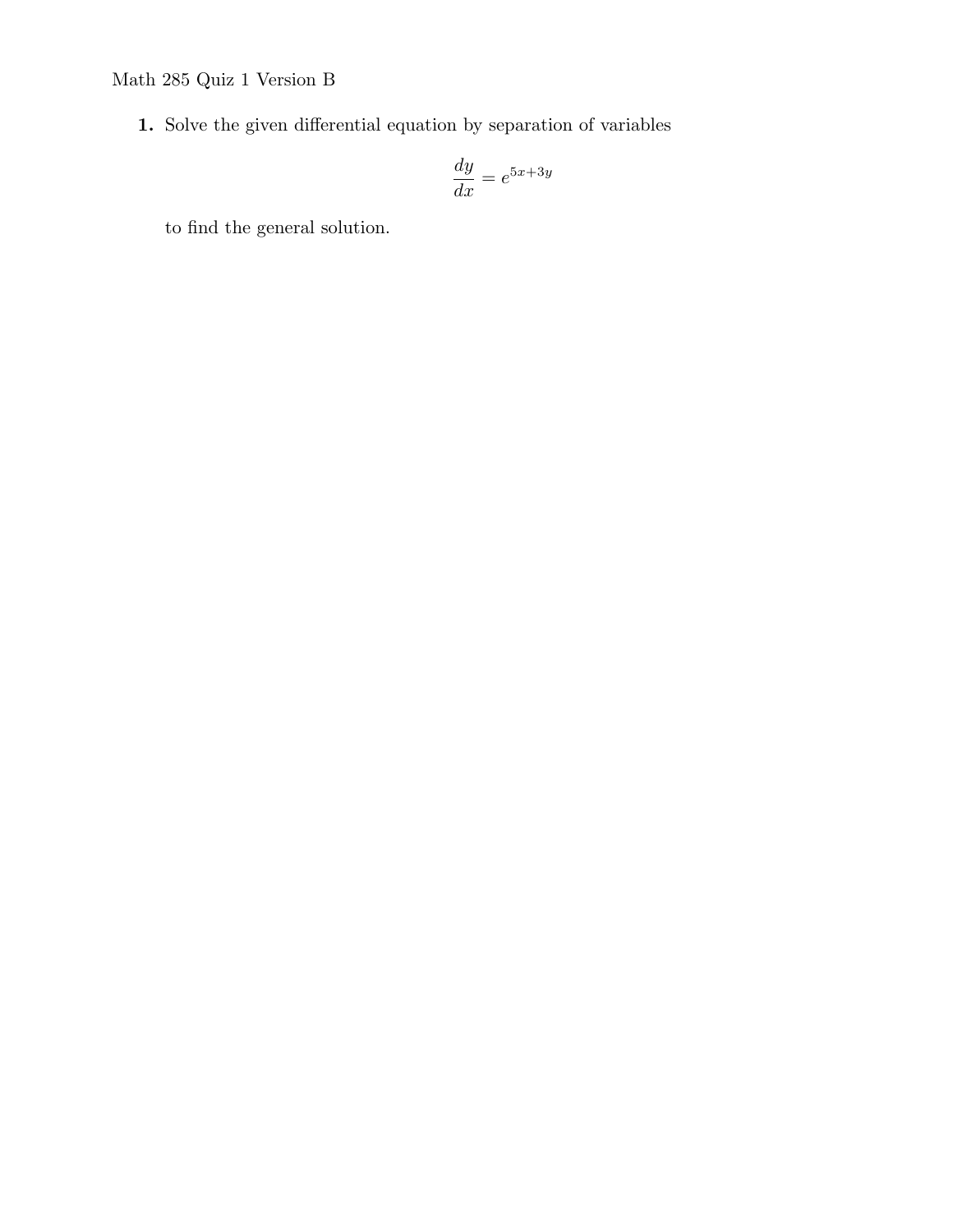**2.** Find the solution of the linear differential equation

$$
\begin{cases} \frac{dy}{dx} + y = e^{3x} \\ y(0) = 5. \end{cases}
$$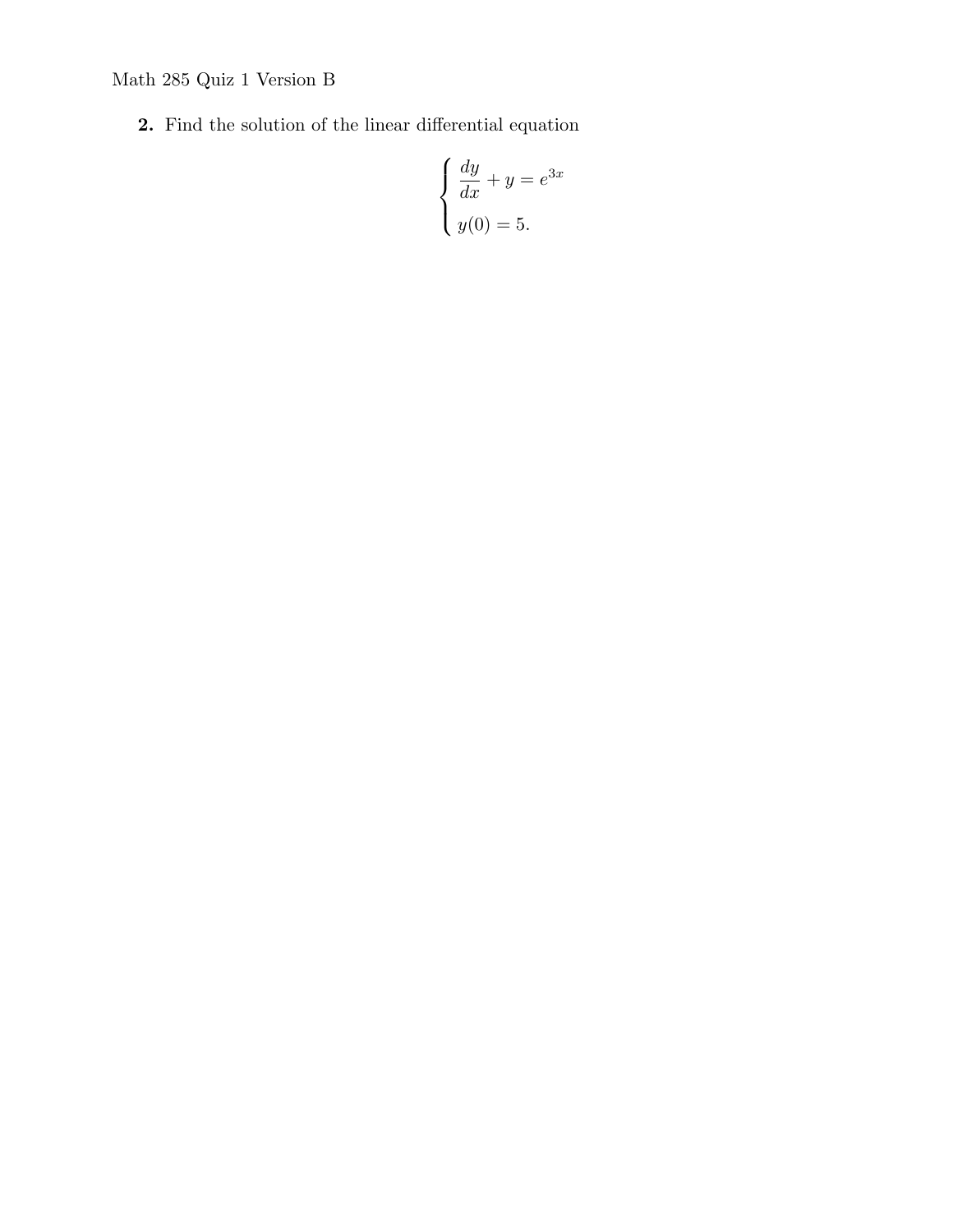**3.** Determine whether the given differential equation is exact. If it is exact solve it; if it is not exact, write NOT and explain why.

$$
(2xy^2 - 5)dx + (2x^2y + 4)dy = 0
$$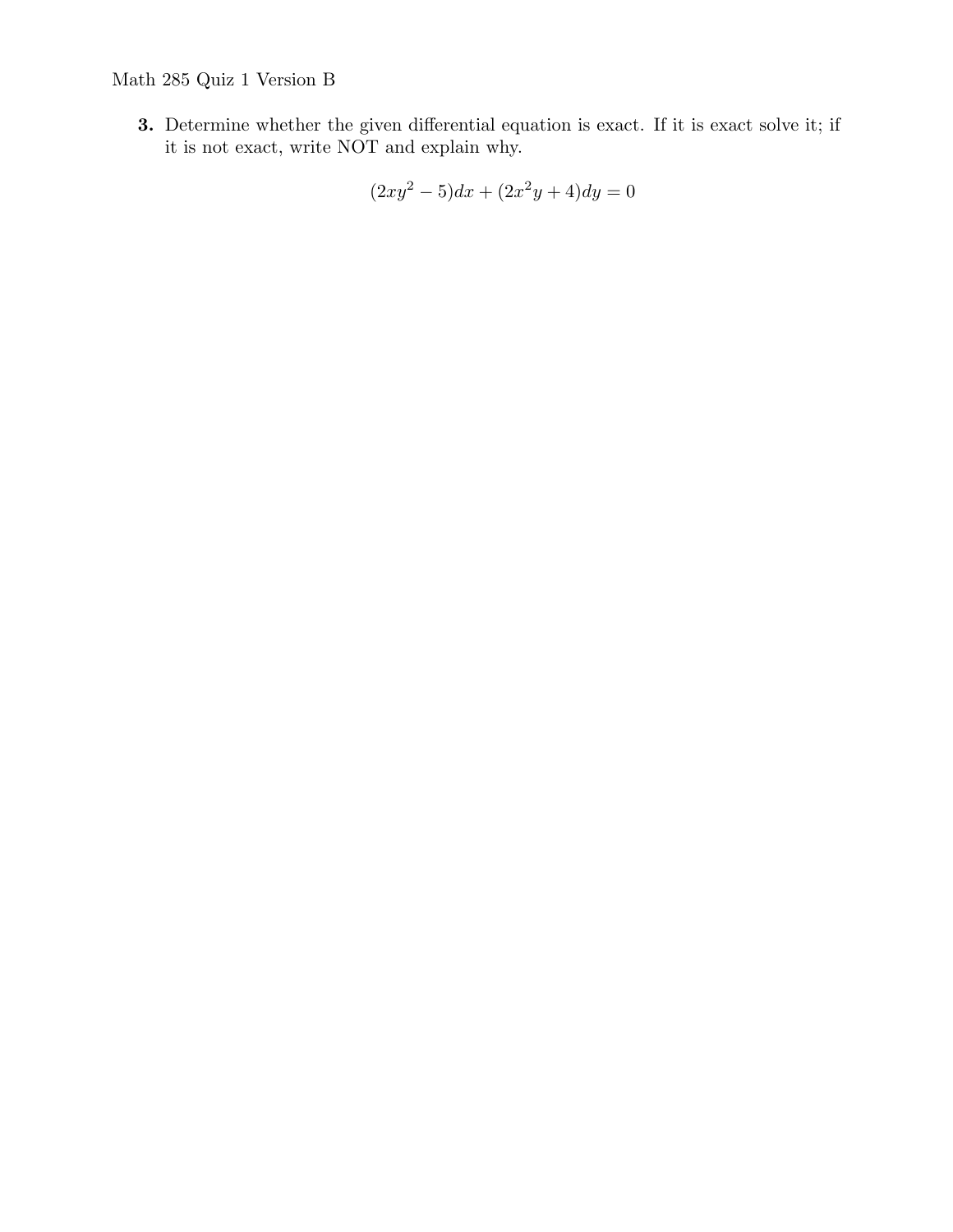**4.** Solve the given differential equation by finding an appropriate integrating factor.

$$
4xy\,dx + (4y + 6x^2)dy = 0
$$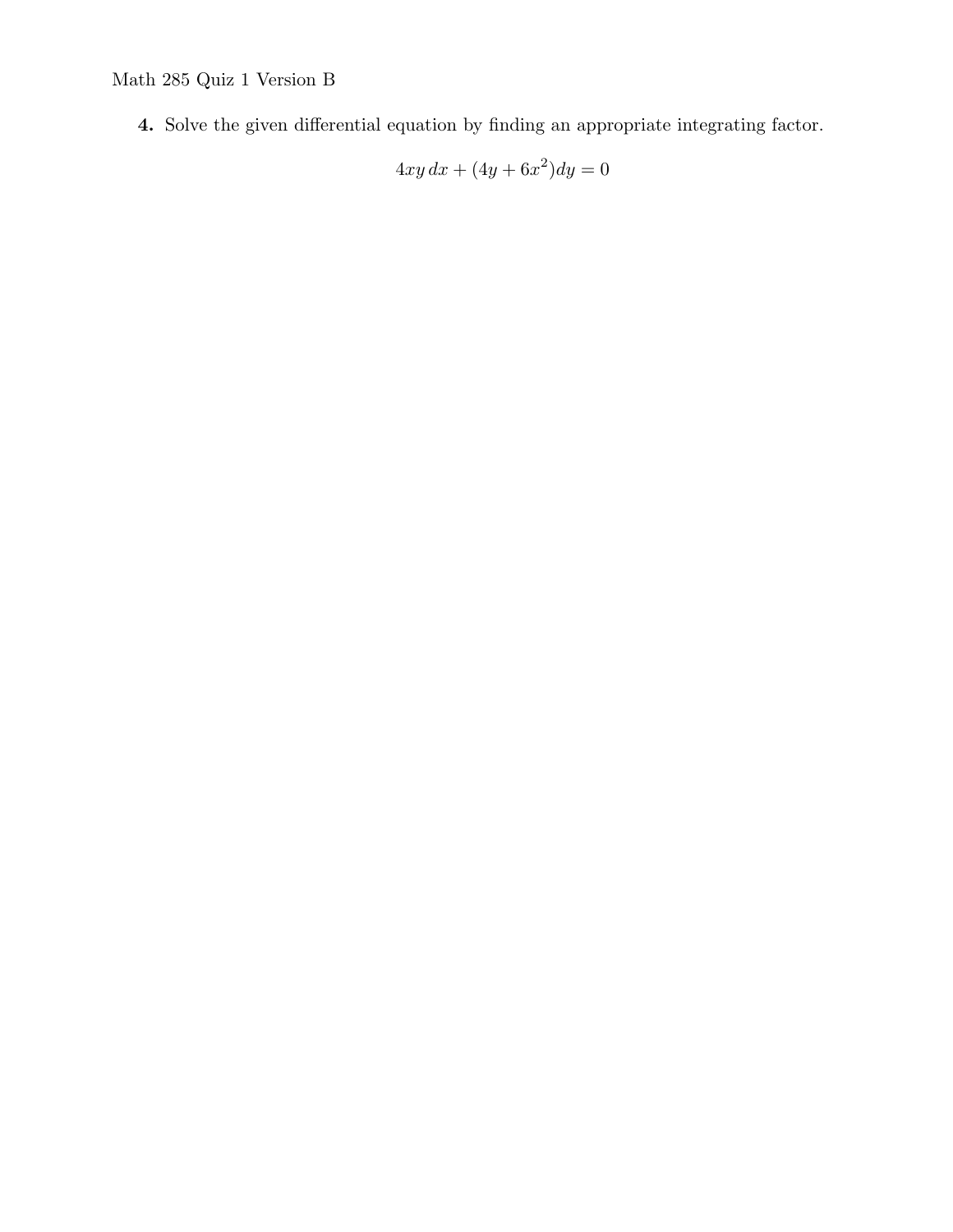**5.** Solve the homogeneous differential equation by using an appropriate substitution.

$$
(y^2 + yx)dx - x^2 dy = 0.
$$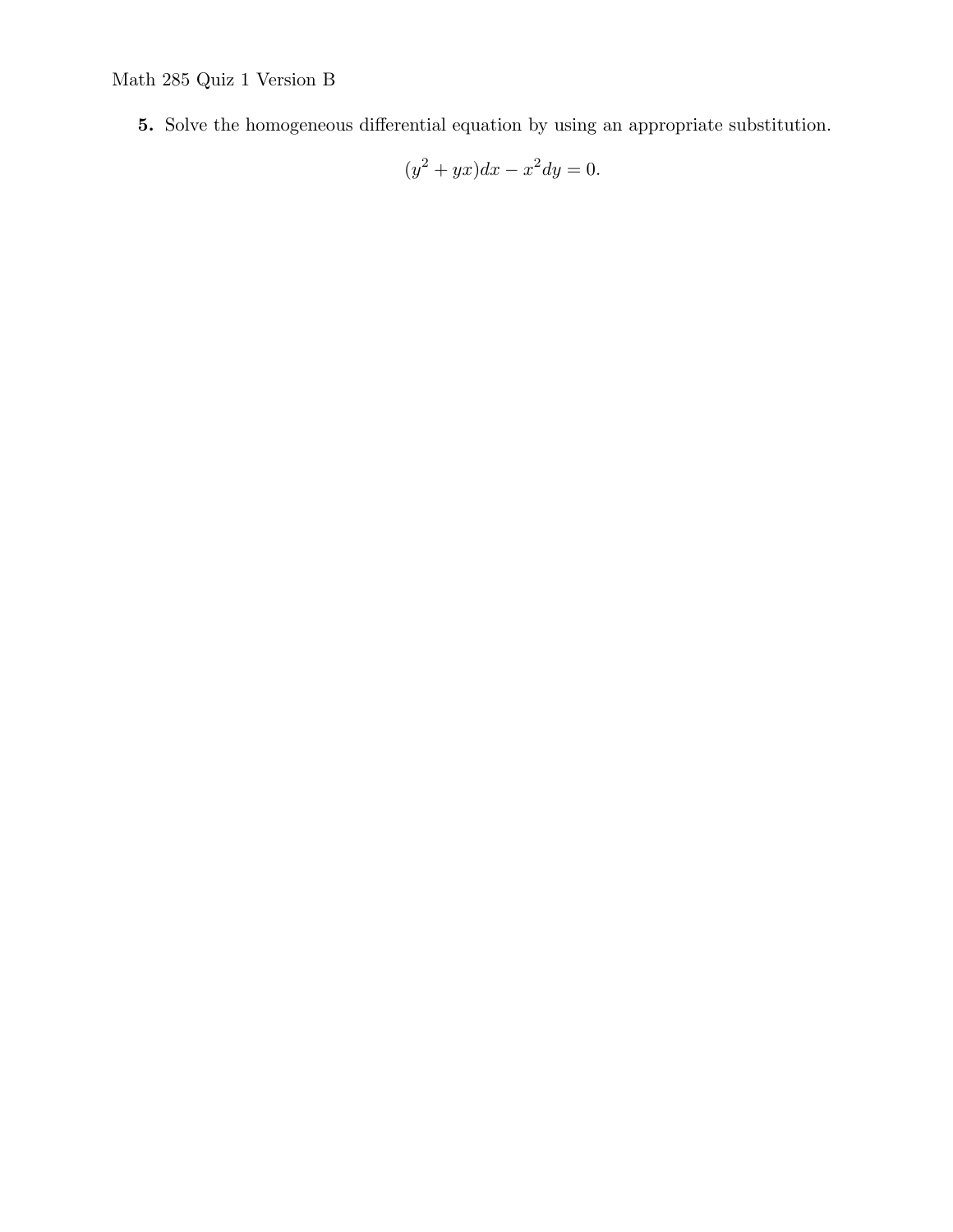**6.** Solve the given initial-value problem. This is a Bernoulli equation.

$$
\begin{cases}\nx^2\frac{dy}{dx} - 2xy = 5y^4 \\
y(1) = \frac{1}{3}\n\end{cases}
$$